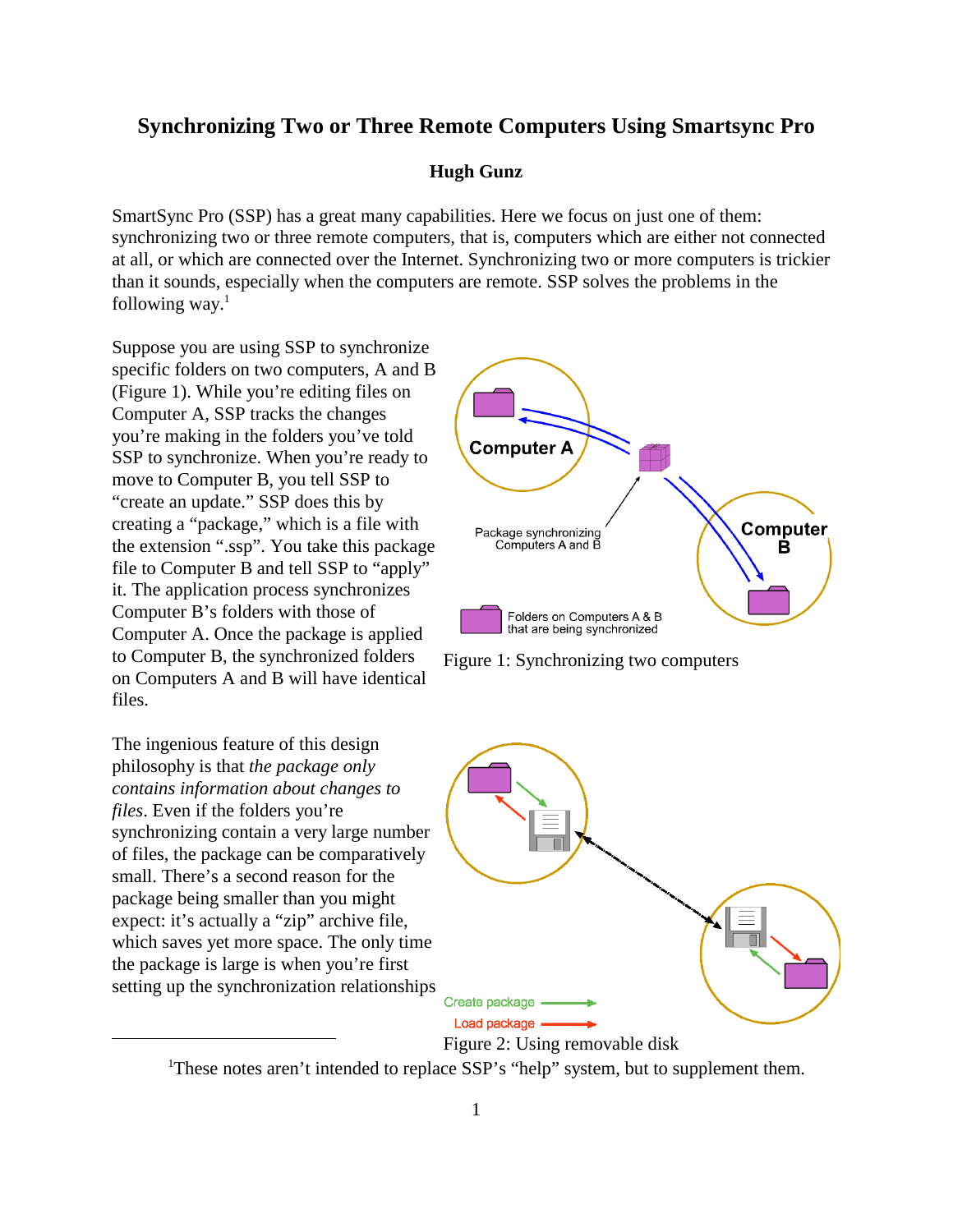(a process that is well described in SSP's "help" system).

# **Transferring the package between computers**

SSP gives you a number of choices for transferring the package between computers: removable disks, e-mail and FTP servers. I don't deal with the e-mail option here, because I don't have any experience with this route. E-mail is only feasible if your e-mail service can cope with file attachments of the size of the packages, and if you don't need to synchronize files used by your email client.

# *Removable media*

The simplest way is to use a removable disk (Figure 2). It's unlikely that a 3.5 inch floppy disk will have enough room for the package, so you're probably going to want to use a Zip or Jaz disk, or a CDRW disk using a packet-writing technology like Roxio's DirectCD.

First, you must create "profiles" on both computers. This is explained in SSP's "help" notes; make sure, in the first step of the "New Profile Wizard," you select "Synchronize with a remote computer" in the "Synchronization type" box. On each computer, once you've created the profile, select the profile and, in the bottom right of the window labelled "Transfer Package Using," click the "Local path" option. To the right of this item a box will appear: enter the path of the removable drive that you'll be using for the packages. For example, if you're using a Zip drive which is drive D: on this particular computer, then you'll enter D: in that box.

Once that's done, all you need to do to create and apply updates (i.e. create packages on the removeable disk and apply these packages) is make sure that the disk is in the appropriate drive, right-click on the profile and select the action you want.

# **FTP servers**

## *One server*

If you have an FTP server on one of the computers and both of them are connected to the Internet, you can transfer the package over the Internet (Figure 3). Here, the FTP server is on Computer B, so the settings to use for "Transfer Package Using" are as follows:

*Computer A:* Set to "FTP Server." Click the "Advanced" button and then "New".



Figure 3: One FTP server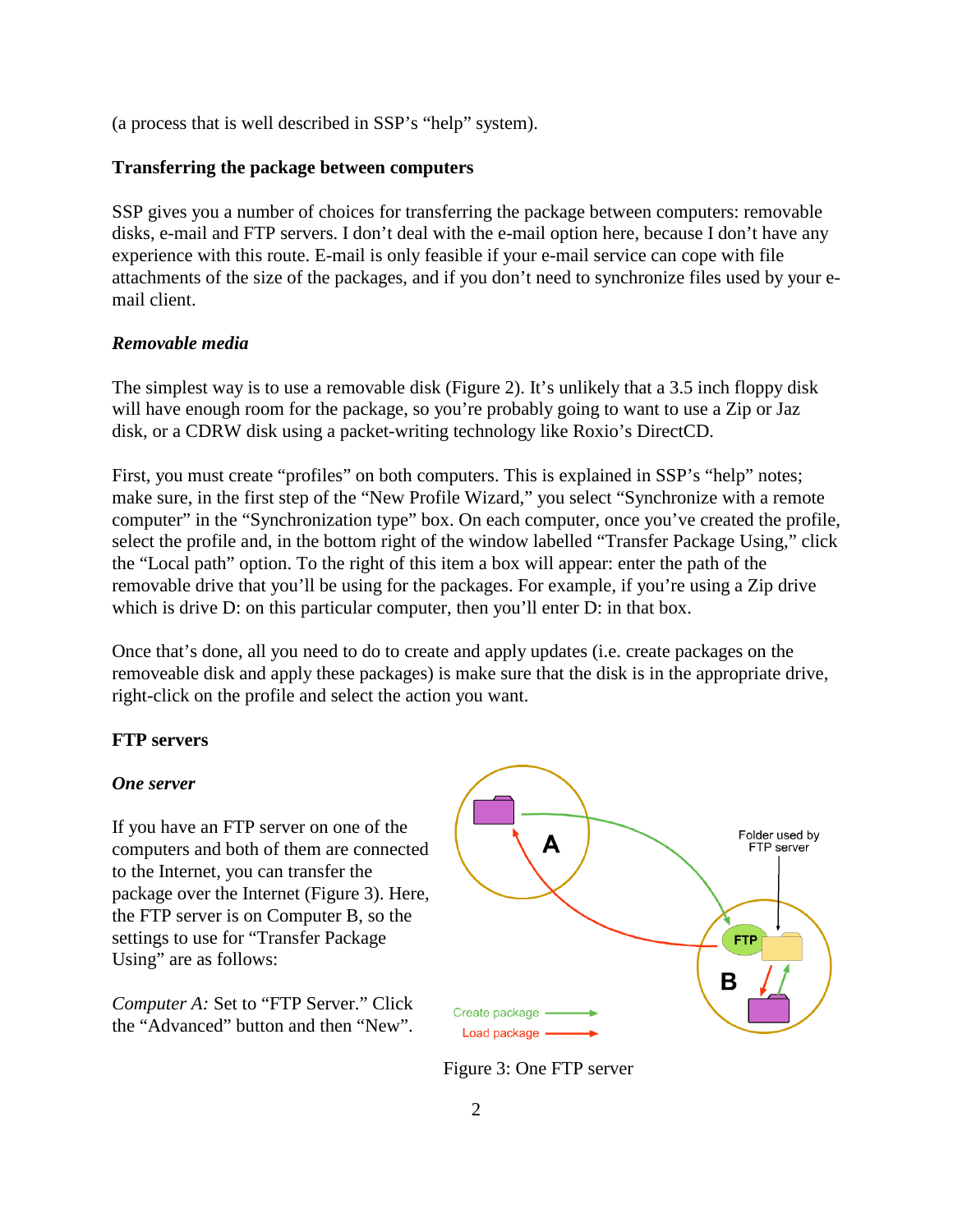Enter the details of the server, then click "OK" and select the name of the FTP server in the "Host Name" box.

*Computer B:* Set to "Local Path." Enter the path of the folder used by the FTP server.

# *Two servers*

The one-server arrangement works well when you're using Computer B, but it can be a bit tedious when you're using Computer A. Before you can apply the updates, the package must be downloaded from Computer B. If the two computers are connected by a fast connection, this isn't usually a problem. However, most domestic broadband connections have an artificial limitation introduced by the service provider, who typically severely restricts upload transmission speeds. So you have to sit and think great thoughts while the package crawls from Computer B to Computer A, which could well push you to the removable media method instead.

There's a way around this, however, if you've got FTP servers on both computers (Figure 4). For example, when you've finished using Computer A and create an update package, you send it to the FTP server on Computer B. So when you apply the update package to Computer B you do so from a local path, namely the folder used by the FTP server on Computer B.

This solves the one-FTP-server problem because the package is being transferred from Computer A to Computer B while you're transferring yourself from one computer to the other. So long as the Internet is faster than you, all's well.



Figure 4: Two FTP servers

The downside is that, at least for now, you have to change the "Transfer Package Using" settings each time you use SSP, as follows:

*Creating a package:* Set to "FTP Server", using the server on the other computer. *Loading (applying) a package:* Set to "Local Path", using the path used by the FTP server.

You don't need to do this if your FTP server software can accept a connection from the computer it's running on. In this case, for each computer, set "Transfer Package Using" to "FTP Server" and check the "Use Alternative FTP Host for Package Loading." Create an entry (using the "Advanced" button) for the FTP server on the local computer, and select the name of this server in the lower of the two "Host Name" boxes.